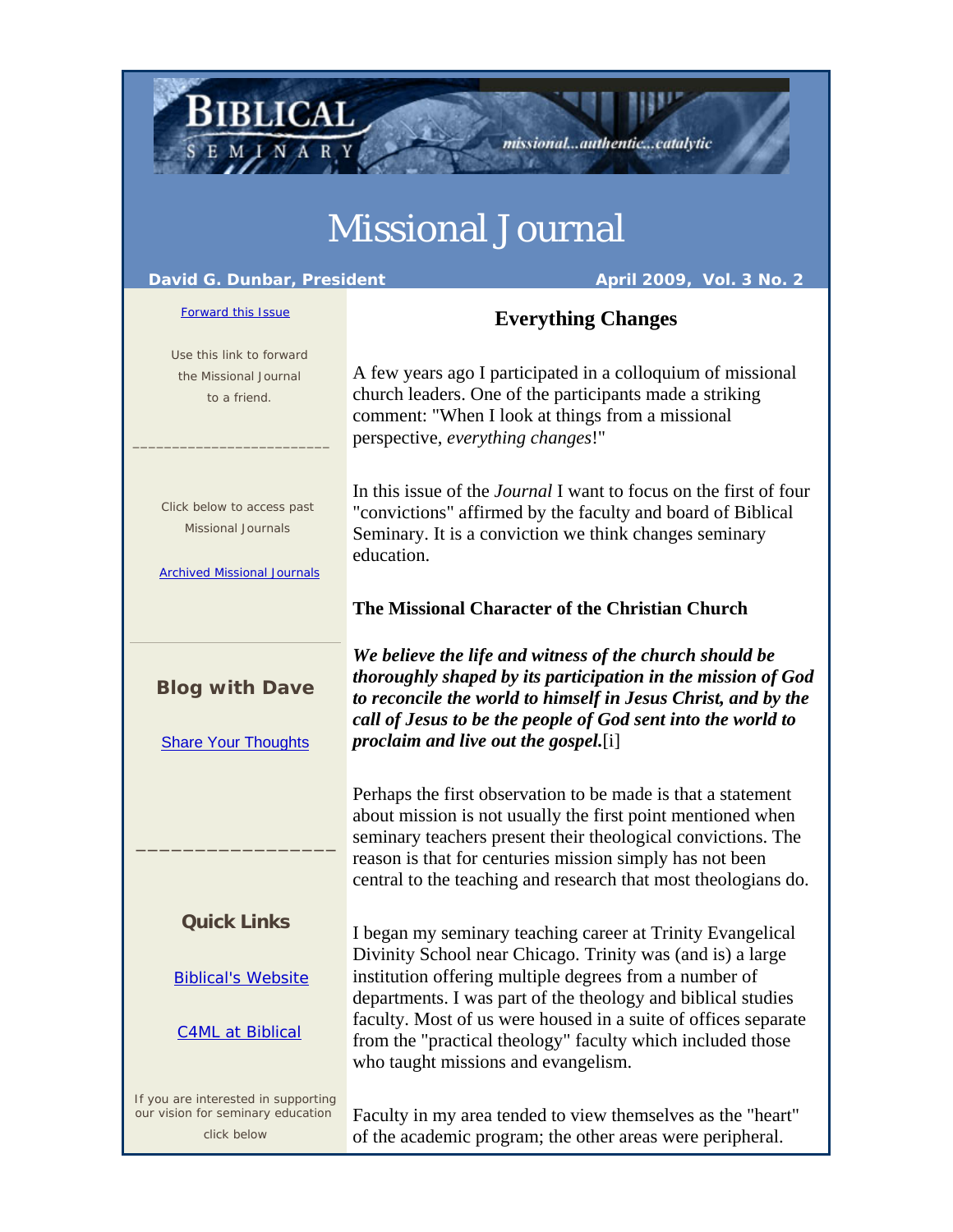| <b>Institutional Advancement</b><br><b>Planned Giving</b> | After all, we did the heavy work of exegesis, interpretation,<br>and theological reflection. The "practical" folks just had to<br>apply the stuff we figured out! Of course, we never quite<br>articulated these opinions, but we held themor perhaps I<br>should leave my colleagues out of this and just say that I held<br>these views.                                                                                                                                                                                                                                                                                                                                                                                                                                                                                                                                                 |
|-----------------------------------------------------------|--------------------------------------------------------------------------------------------------------------------------------------------------------------------------------------------------------------------------------------------------------------------------------------------------------------------------------------------------------------------------------------------------------------------------------------------------------------------------------------------------------------------------------------------------------------------------------------------------------------------------------------------------------------------------------------------------------------------------------------------------------------------------------------------------------------------------------------------------------------------------------------------|
| copyright © 2007 David G. Dunbar                          | One of my friends who taught in the missions area would<br>occasionally challenge my stance. "Shouldn't we give a more<br>central place to missions?" he would ask. "How can we teach<br>systematic theology without focusing on the sending of the<br>church into the world?" In one way the answer was simple:<br>We didn't because our predecessors didn't! The tradition of<br>Protestant theological studies since the 16th century worked<br>from the assumptions of Christendom--Europe needed<br>reformation not "missioning." So it was not surprising that the<br>great leaders of the Lutheran and Reformed traditions had<br>little to say about mission, or that this gap can still be found in<br>theological education.                                                                                                                                                     |
|                                                           | Nevertheless, the questions bothered me. I didn't know what<br>to do with the questions at the time, but my friend had a point.<br>It did seem like the Great Commission had become the<br>Great Omission for biblical and theological studies.                                                                                                                                                                                                                                                                                                                                                                                                                                                                                                                                                                                                                                            |
|                                                           | Not long before I left Trinity to move to Biblical, I visited<br>with missiologist-theologian Harvie Conn and talked about<br>his then recently published <i>Eternal Word and Changing</i><br>World. Here was a Reformed theologian and professor from<br>one of my alma maters who was also pressing the questions<br>that mission raises for theology. Conn believed that the<br>Reformed tradition for many had become fossilized. In their<br>view "the Reformation is completed, and we in the West wait<br>for the churches of the Third World to accept as their<br>statements of faith those shaped in a <i>corpus Christianum</i> by a<br>Western church three centuries ago." Furthermore, systematic<br>theology must be seen as a compilation of the Western history<br>of dogma, "and that history, in the process of compilation, has<br>lost its missiological thrust."[ii] |
|                                                           | Much of Conn's work made sense to me, but I was not sure<br>where to go with it. However, the seed had been planted in<br>my mind for a new direction. When I encountered the<br>missional church movement years later it made sense. Here I<br>found missiologists, theologians, and biblical scholars in<br>constructive conversation around the question, "What does it<br>mean to say that the church is God's missionary people?"                                                                                                                                                                                                                                                                                                                                                                                                                                                     |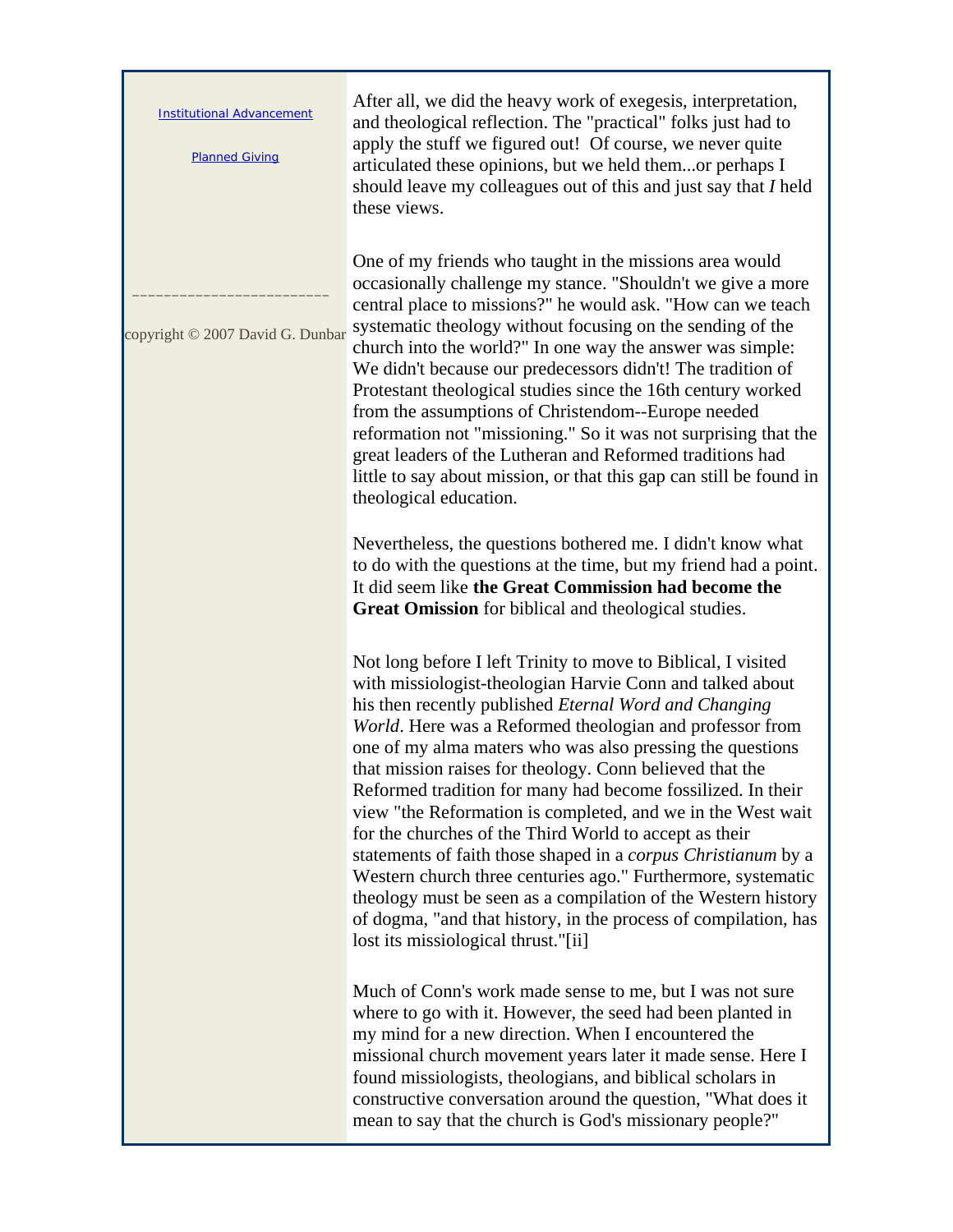This subsequently became a major point of discussion within the faculty and board of Biblical Seminary. We have reshaped our teaching and curricula because we are convinced that mission is the most important question (or set of questions) facing the church in North America today.

Now if these ideas are new to you, I suspect you may be thinking, "So what's the big deal? Hasn't the church always been concerned for missions? Surely focusing on mission would not change our understanding of theology or how we view the church?" This is where I started myself, so it seems quite reasonable that you may feel the same way.

But in reality the church in the West has *not* always been concerned for missions, or for *The Mission*. In fact when we focus on *The Mission* our perspective on many things changes. Let me give some illustrations:

## **1. Theology**

A theology focused on mission begins with the character of God. As our conviction statement reads, **"While the love shared by Father, Son, and Holy Spirit from all eternity past precludes any divine need, it is in God's nature to desire to extend this love and the fellowship it fosters to others."** It is this desire to extend his love that motivates both creation and redemption.

What is crucial here is that mission is *not* first and foremost a job description for the church, but a reference to what God is up to in the world--God is on a mission! So the Father sends the Son, and subsequently both send the Spirit to empower Jesus' disciples to join in the world-wide mission. The church is sent into a harvest that God has already initiated.

The critical point here is that mission is not an after-thought in the divine agenda, and so it cannot be an after-thought in the church's agenda. It is not something we try to get to once we are finished with the real business of "doing church." As someone cleverly put it, **"God's church does not have a mission in the world; rather, God's mission has a church in the world!"** Think about it--there are far-reaching implications to this. So we say this in our convictions statement, "...the mission of God should constitute the unifying motif of theological education."